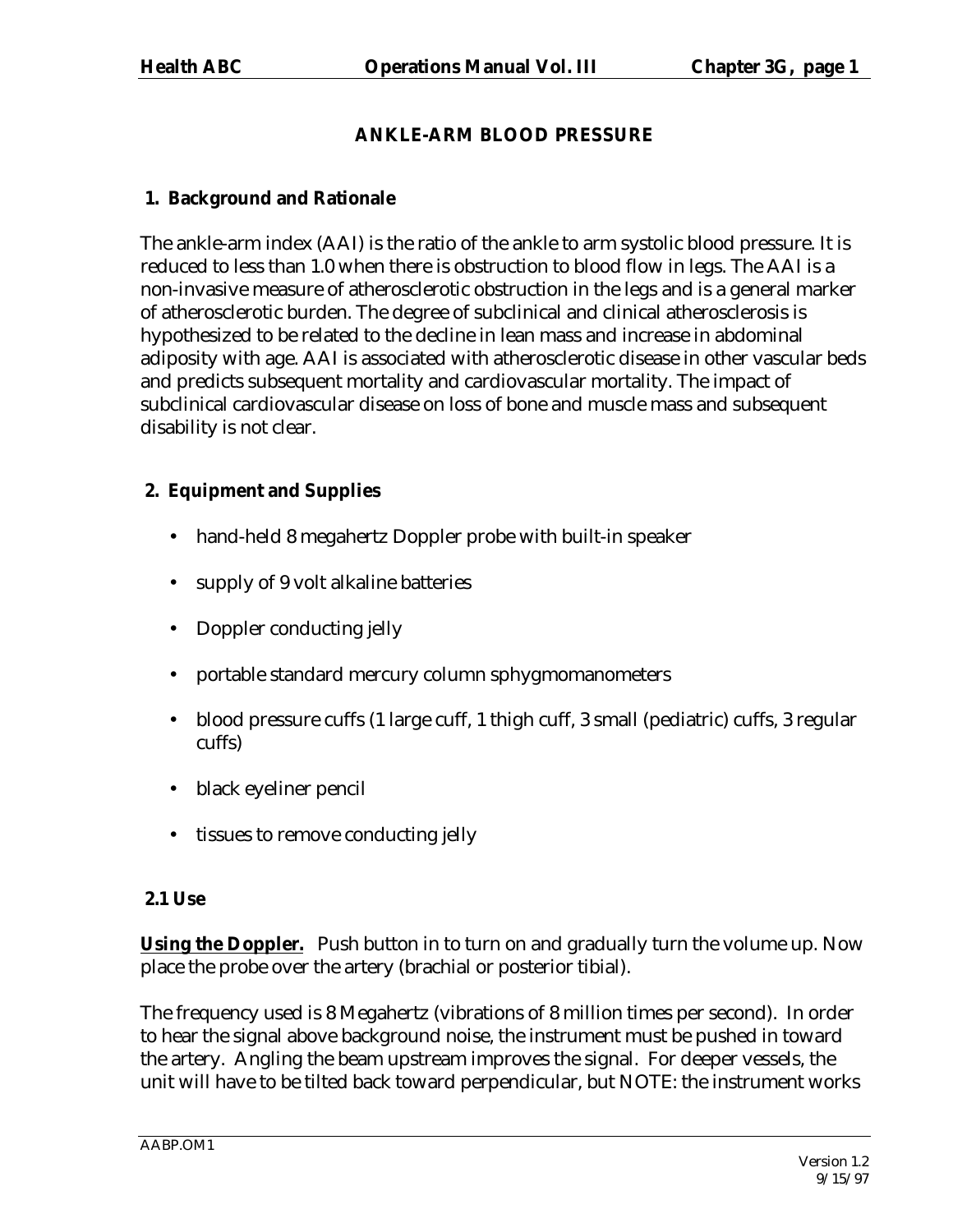poorly or not at all if held fully perpendicular to the flow. It must always be angled into and IN LINE with the flow. Please see figure below.



In some places along the posterior tibial artery, there is anatomical hiding of the vessel by muscle or tendons. Move up or down the vessel a little to find the best signal above background noise.

The purpose of the Doppler is to determine that blood is or is not flowing under the cuff. For correct interpretation, the probe MUST be centered directly over the artery and must not be moved while inflating the cuff.

Please note that the Doppler unit turns itself off after 5 minutes automatically. This may occur in the middle of a measurement.

# **2.2 Maintenance**

# **KEY POINT: Use only ultrasound gel**

**The probe.** The probe consists of two crystals; one for transmitting the ultrasound waves and the other for receiving the reflected waves. If either crystal is damaged, the probe will not work properly or will not work at all. The crystals are covered by epoxy resin. This resin is attacked by any gel or liquid containing the chloride ion. Therefore, NEVER use ECG paste or cream as the contact medium between the skin and the crystals. Use AQUASONIC or any gel made for ultrasonic physical therapy equipment. In an emergency use any surgical jelly or lubricant, even Vaseline or mineral oil. Remove the gel after use with a soft tissue. If the probe has dried gel on it, wash it off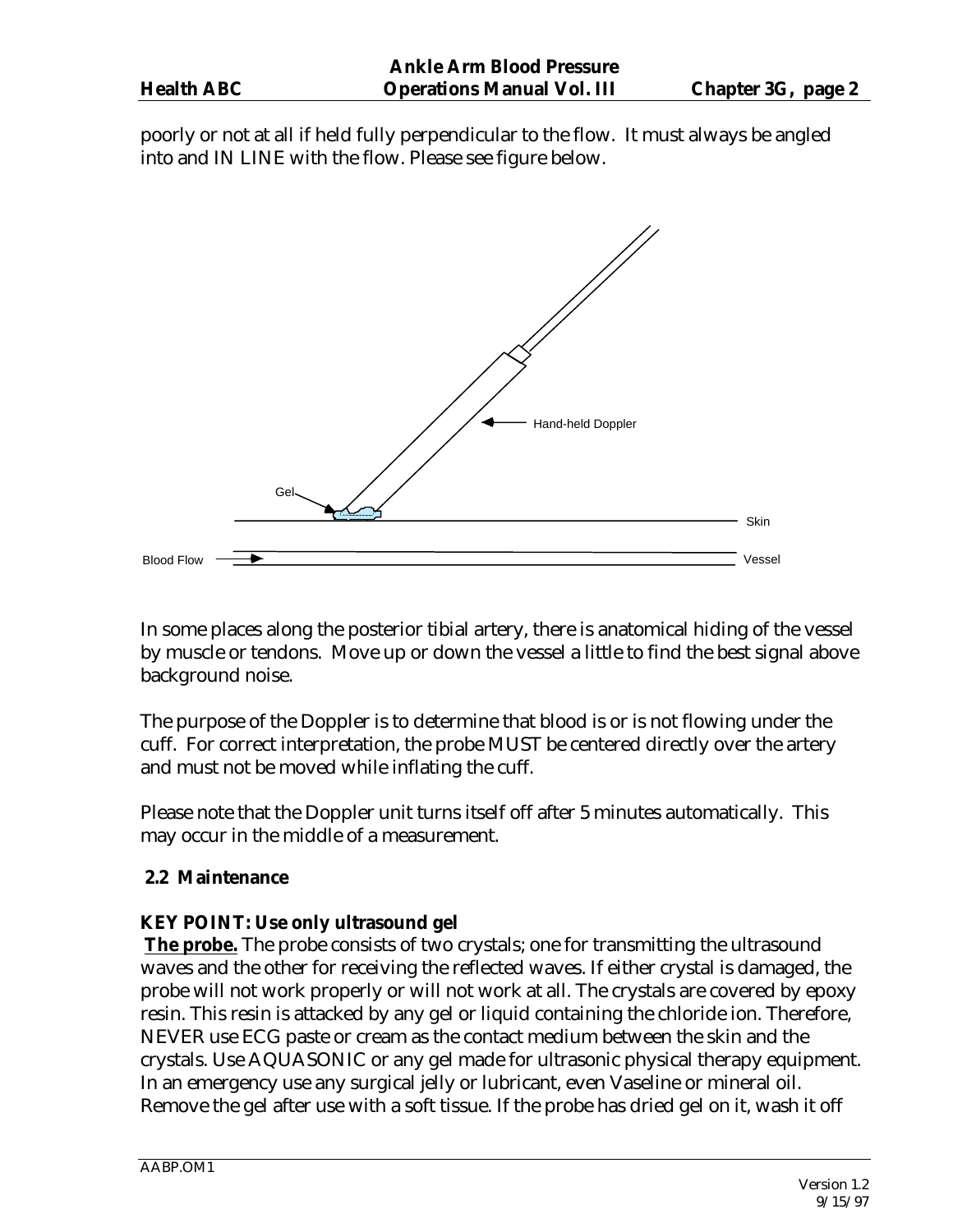under running water. Do NOT scrape off the gel because this may damage the epoxy coating. Do NOT autoclave the probe. Gas sterilization is OK.

**KEY POINT: To preserve battery, turn off unit immediately after measurements The battery.** As the battery runs down, the signal will get weaker to the point where the instrument just doesn't work. Most batteries run down because the instrument has been left turned on. It takes less than a minute to make a blood pressure measurement. Turn the unit off immediately after removing it from the skin. Use an alkaline-type replacement 9-volt transistor radio battery. Three screws hold the battery in the case. After loosening or removing the screws, gently lift up the back to replace the battery.

**Strange noises from the Doppler.** On occasion there are unusual noises from the Doppler that do not indicate a problem with the Doppler. The normal sound will become obvious with experience in performing this test. Following are some common complaints and their causes.

- 1. Popping noises when the probe is first placed on the skin. Scratchy sound at first. Cause: bubbles in the gel that are moving and/or popping. Also hair movement can cause noise. Remedy: Use a new glob of gel that looks clear, push down enough so hair is immobilized, and just wait a few seconds for things to settle down. If the noise isn't there when the probe is clean (no gel) and suspended in the air, the Doppler and/or probe are probably not at fault.
- 2. Bad static when the dry probe is moved in the air. Cause: a loose connector where the probe connects to the instrument, a broken shield wire in the cable either at the connector or as it comes out of the probe. This can be diagnosed by wiggling the wire or connectors gently. There is NORMALLY some static generated when the cable is flexed, but it isn't severe. Remedy: QC Officer will arrange to replace probe or get connectors fixed.
- 3. High-pitched tone. Cause: radio interference from a mobile service, police station nearby, even another Doppler working nearby. Usually occurs near large open windows, rarely in the center of the building. Remedy: Move to another room.
- 4. Howling noise when the probe with gel on it is held or laid on a table. Cause: acoustic feedback through the probe acting as a microphone. If it doesn't occur without gel on the probe, everything is OK.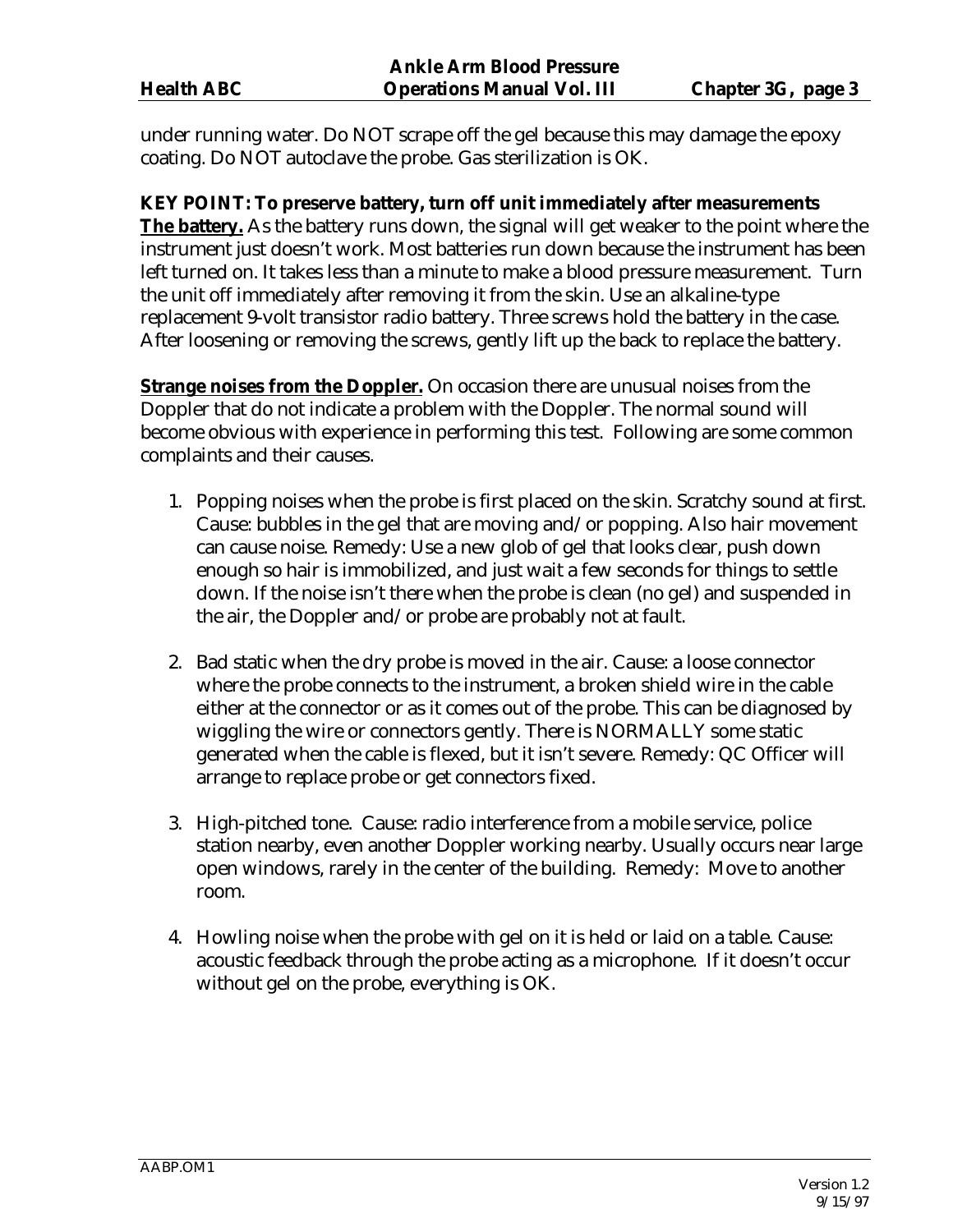# **3. Safety Issues and Exclusions**

 All participants enrolled in Health ABC are eligible for ankle-arm index measurement with the following exceptions:

- persons with open wounds including venous stasis ulcers, rashes, or any open wound
- persons with bilateral amputations

These are recorded as "missing data." See data entry form.

Some participants will have rigid arteries in the legs and the arteries cannot be occluded before the mercury column reaches 300 mmHg. It is possible to find this in only one leg. This should be recorded as "unable to reach occlusion blood pressure."

The participants are being asked to lie flat or semi-recumbent. Flat or semi-recumbent is defined as the trunk being raised no more than 45 degrees from the surface of the examining table. If the participant is unable to lie at 45 degrees or less, they are excluded. Please record this on the form.

# **4. Participant and Exam Room Preparation**

- This measurement may be performed before or after a participant is recumbent for another procedure, such as the EKG.
- Ask the participant to remove their shoes, socks and stockings so that the ankles are bare to mid-calf, if this has not been done already.
- Remove the sleeve of the right arm.
- Lay the participant on the examining table with the right side toward the observer and the feet at the free end of the table. Keep the participant recumbent or semi-recumbent for at least five minutes before measuring blood pressure.

# **Application of Cuffs**

• Place three blood pressure cuffs on the participant:

1) Place one cuff on the right arm.

Note: Use the same cuff size that was used for the blood pressure measurement, if the blood pressure has already been taken. If the blood pressure has not yet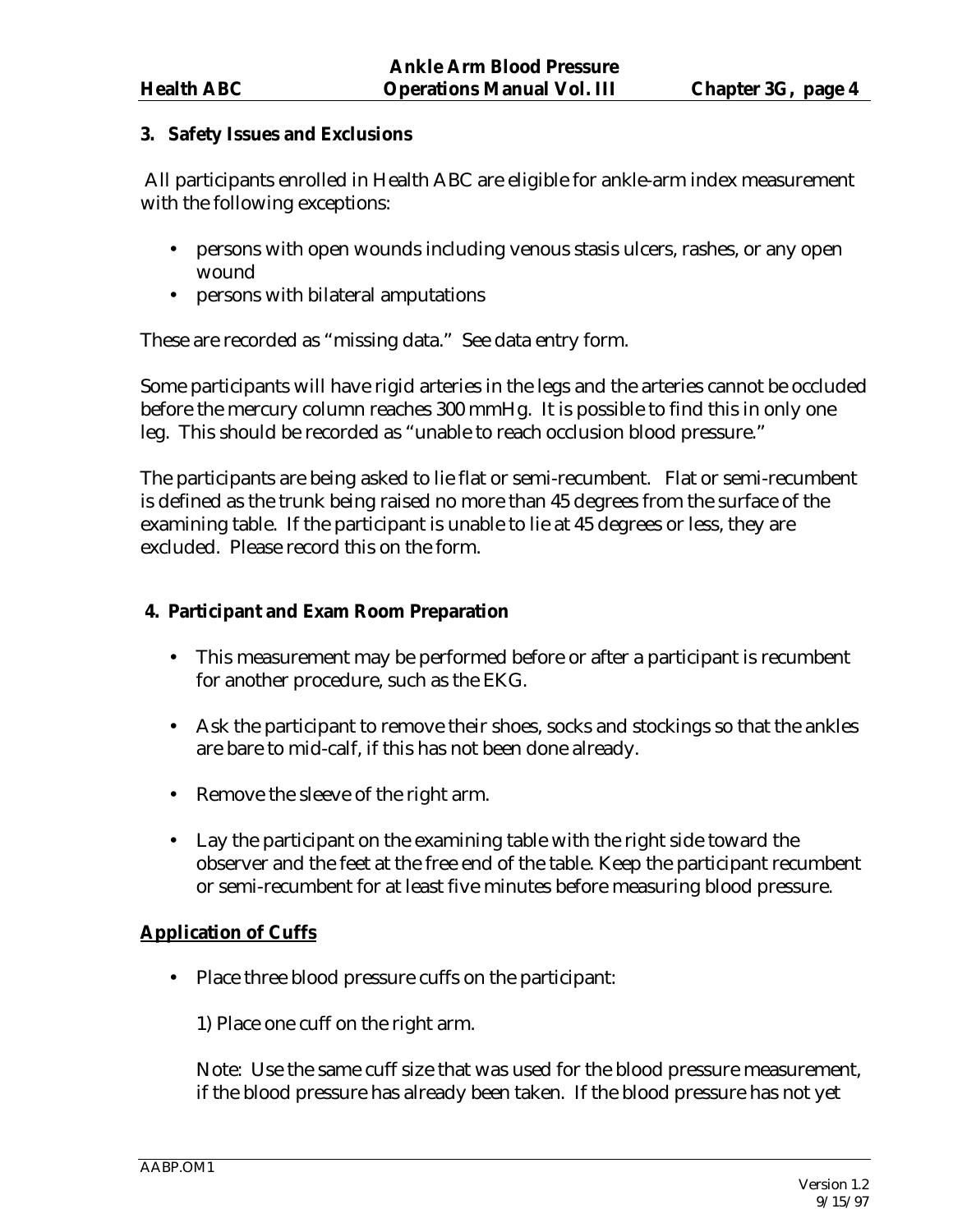been taken, please refer back to the blood pressure measurement chapter for directions on how to determine which cuff size to use.

2) Place one standard adult size cuff on the right ankle.

3) Place one standard adult size cuff on the left ankle.

- If it is not feasible to measure blood pressure using the right arm, the left arm may be used. The change in arm and the reason for the change should be noted on the comments section of the form.
- Apply the ankle cuffs with the midpoint of the bladder over the posterior tibial artery, with the lower end of the bladder approximately 3 cm above the medial malleolus. Rarely, the velcro will not hold due to the ankles being very thin or large. In these cases use pediatric or large adult cuffs.
- Apply ultrasound gel on each limb over the artery now.

# **5. Detailed Measurement Procedures**

# **5.1 Determining the Maximal Inflation Level (MIL)**

Determine the pressure to which to inflate the cuff for the measurement of the systolic blood pressure. This assures that the cuff pressure at the start of the reading exceeds the systolic blood pressure and allows you to hear the first Korotkoff sound. The maximal inflation level should be measured specifically for the ankle-arm index measurement, using the Doppler, independently from it's measurement for the regular blood pressure measurement. The procedures for determining maximal inflation level are as follows:

- Attach the cuff tubing on the arm to the conventional mercury sphygmomanometer.
- Locate the brachial pulse with the Doppler.
- Inflate the cuff until the brachial pulse is no longer heard.
- Deflate the cuff quickly and completely.
- Inflate the cuff to 30 mmHg above the Doppler systolic pressure for all subsequent readings.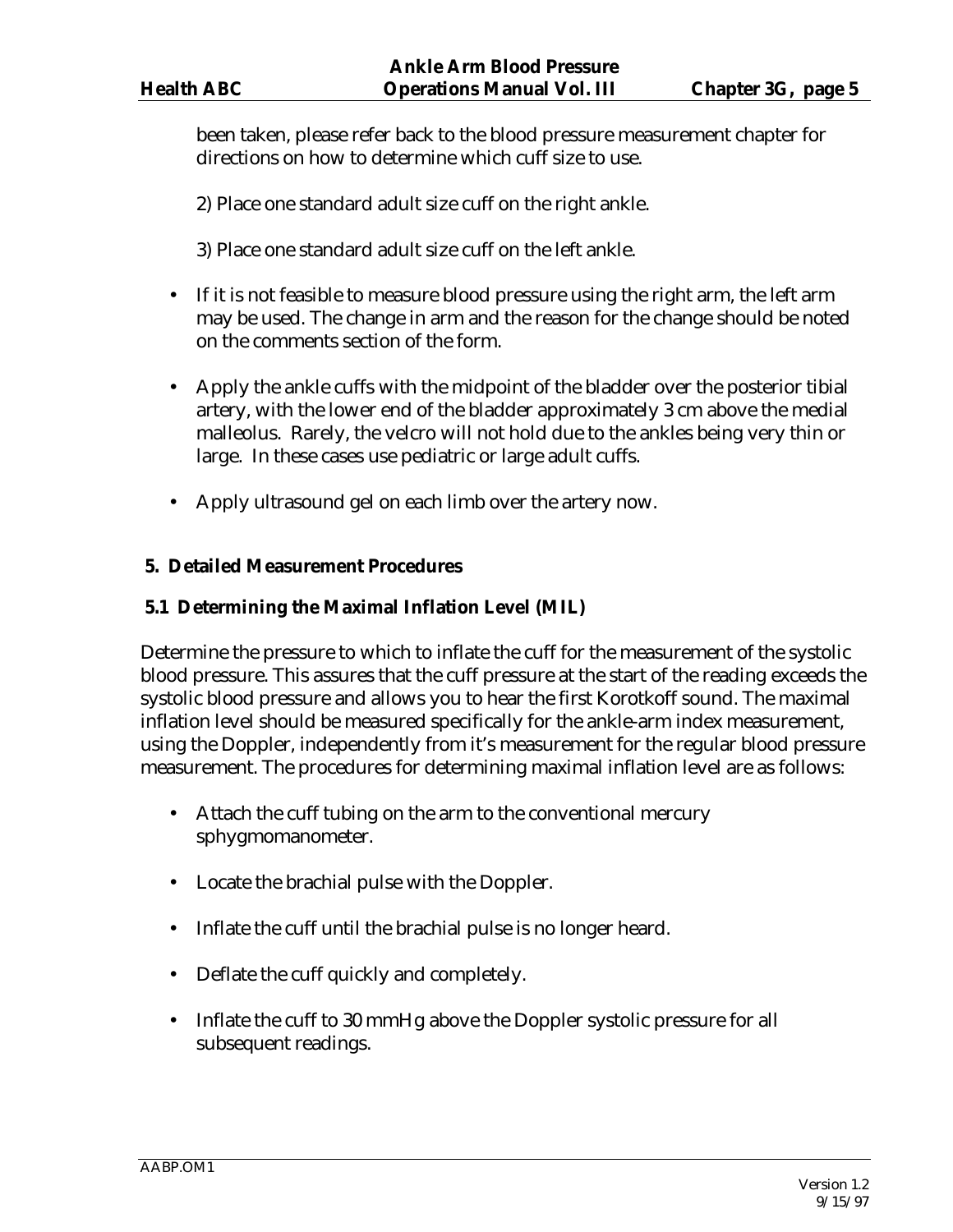- Repeat the MIL if the first attempt was unsatisfactory or you have had to readjust the cuff after measuring the MIL. Wait 30 seconds before making a second attempt if the first is unsatisfactory.
- If the brachial pulse is still heard at a level of 270 mmHg or higher (which means that the MIL is 30 mmHg or higher) repeat the MIL. If the MIL is still 300 mmHg, terminate the blood pressure measurements and write in "300/MIL" on the form. On the Report of Findings, indicate the blood pressure at the level heard. Refer the participant to see their doctor based on the blood pressure taken with a stethoscope. The Doppler will always be higher.

# **5.2 Performing the Measurement**

Wait 30 seconds after determining the maximal inflation level and follow the steps below for performing the blood pressure measurement:

#### **5.2.1 Right Arm Systolic Blood Pressure Measurement**

- Attach the cuff tubing to the manometer.
- Turn unit on.
- Locate the brachial artery by palpation. If you need to, you can also locate the brachial artery by using the Doppler.
- Apply more ultrasound jelly over brachial artery, if needed.
- Sit next to the participant's right arm
- Locate brachial artery using Doppler.
- Measure the systolic blood pressure using the Doppler:
	- Inflate the cuff quickly to the maximal inflation level.
	- Deflate at 2 to 3 mmHg per second to 10 mmHg below the appearance of systolic pressure.
	- Deflate the cuff quickly and completely.
- Record systolic blood pressure in space provided for right brachial on form.

**Ankle Systolic Blood Pressure Measurement:** Move to the end of the table and place the manometer between the participant's ankles.

# **5.2.2 Right Ankle Systolic Blood Pressure Measurement**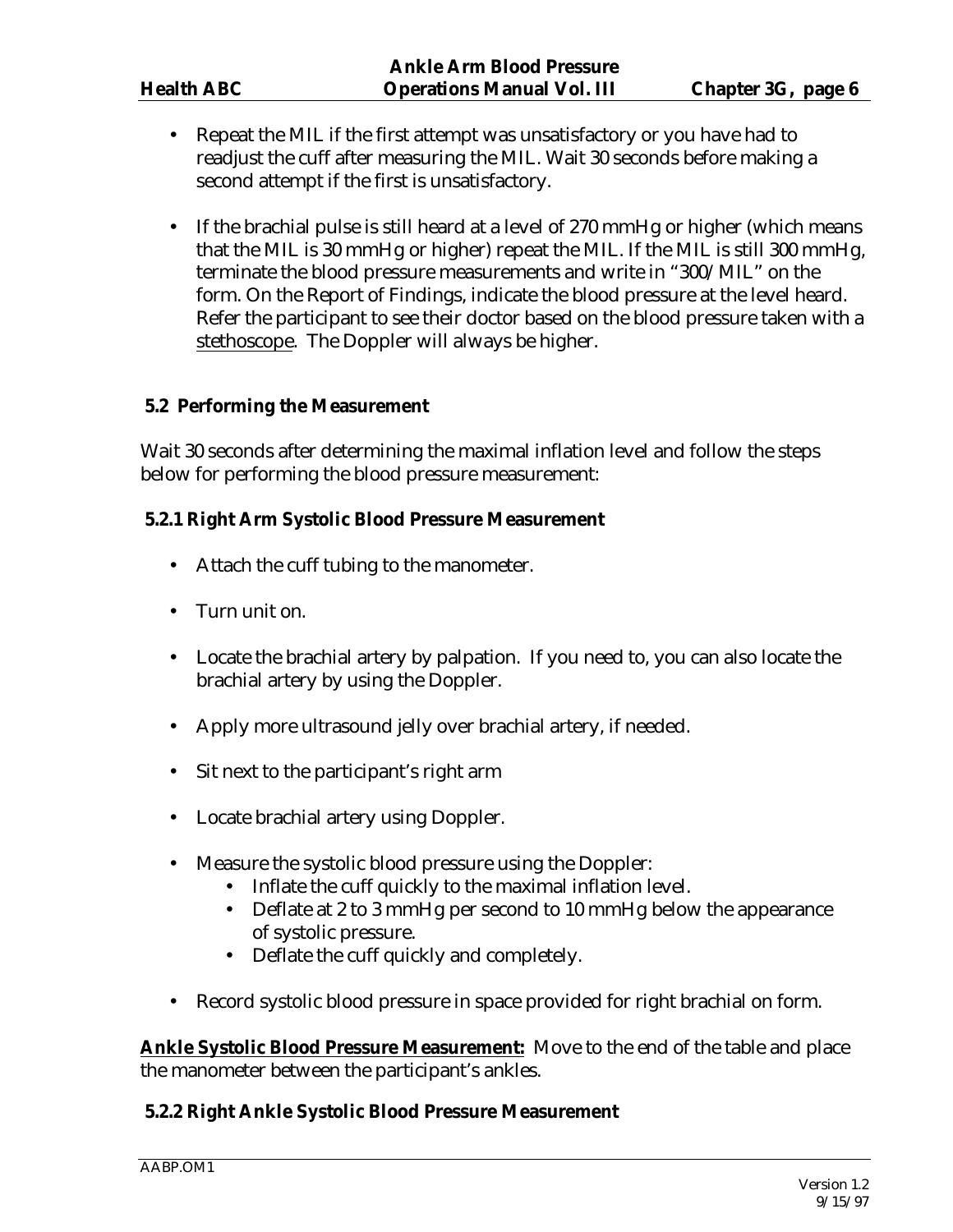- Connect right ankle cuff to the manometer.
- Locate the posterior tibial artery by palpation.
- Apply more ultrasound jelly over posterior tibial artery, if needed.
- Measure the systolic blood pressure using the Doppler: Inflate the cuff quickly to the maximum inflation level.
- If sounds are still present, continue to inflate 30 mmHg at a time, until the sound is obliterated.
- Deflate at 2 to 3 mmHg per second to 10 mmHg below the appearance of systolic pressure.
- Deflate cuff quickly and completely.
- Record the systolic value from the first reading in the space provided for right posterior tibial on the form.

#### **5.2.3 Left Ankle Systolic Blood Pressure Measurement**

- Connect left ankle cuff to the manometer.
- Repeat systolic blood pressure measurement as for right leg.
- Record the systolic value from the first reading in the spaces provided for left posterior tibial on the form.

#### **5.2.4 Repeating the Ankle-Arm**

- Repeat the sequence in the reverse order: -left ankle -right ankle -right arm
- Review the form for completeness.
- Remove cuffs and conducting jelly.

# **5.3 Tips for the Ankle-Arm Measurements**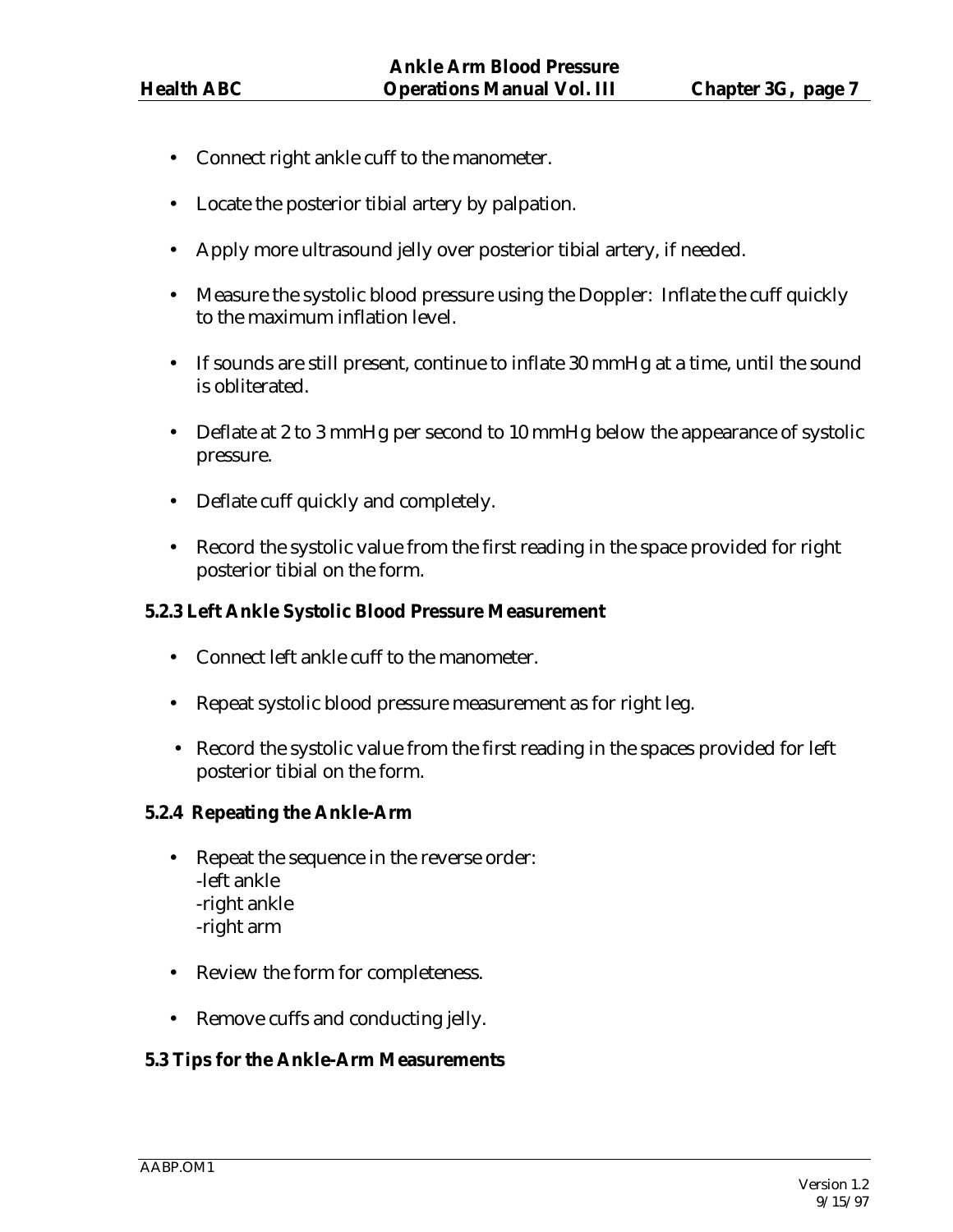- Mark the location of maximal pulse or Doppler signal on the brachial artery and both posterior and tibial arteries with an eyeliner pencil to improve the speed and accuracy of localizing them the second time and to help maintain position.
- Hold the Doppler pen absolutely still while inflating and deflating the cuff; moving a few millimeters will lose the pulse.
- Always use enough jelly to ensure good contact.
- The systolic value is the pressure level at which you hear the first of two or more swishing sounds in the appropriate rhythm. (Note: A single sound heard in isolation [i.e., not in rhythmic sequence] before the first of the rhythmic sounds [systolic] does not alter the interpretation of blood pressure).

# **Guidelines for Blood Pressure Readings**

- Record all readings to the nearest even digit, rounding up (i.e., read any value that appears to fall exactly between the markings on the mercury column to the next higher even marking).
- Make readings at the top of the meniscus, or rounded surface of the mercury columns.
- When the pressure is released too quickly from a high level, a vacuum is formed above the mercury and the meniscus is distorted. Allow a few moments for it to reappear before reading the manometer or doing a repeat measurement.

# **5.4 Calculation of Ankle-Arm Blood Pressure Ratio**

The ankle-arm blood pressure ratio results will be included in the Baseline Visit Participant Report and Baseline Visit Physician Report sent out approximately 8 weeks after the baseline clinic visit. The calculations are made in the manner described below:

- 1) The average brachial systolic blood pressure is determined (Brachial Measurement  $#1$  + Brachial Measurement  $#2$ ) / 2
- 2) The average right posterior tibial systolic blood pressure is determined (Right Posterior Tibial Measurement #1 + Right Posterior Tibial Measurement  $#2) / 2$
- 3) The average left posterior tibial systolic blood pressure is determined (Left Posterior Tibial Measurement #1 + Left Posterior Tibial Measurement #2) / 2
- 4) Ankle-Arm Blood Pressure Ratio for Right Side: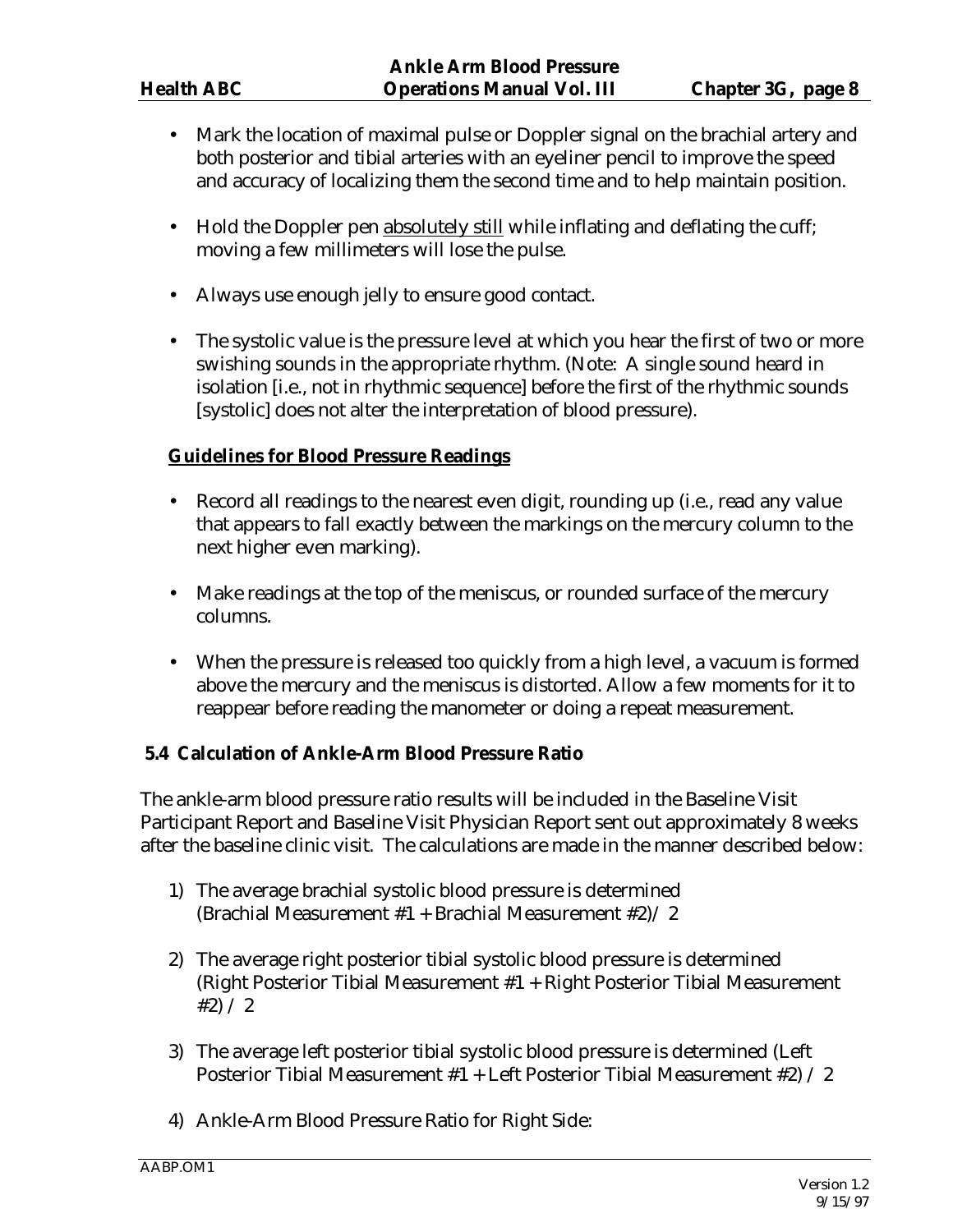Measurement 1 = (average right posterior tibial / average brachial) x 100

5) Ankle-Arm Blood Pressure Ratio for Left Side: Measurement 2 = (average left posterior tibial / average brachial) x 100

# **6. Procedures for Performing the Measurement at Home**

The same procedures described above may be performed at home with the proper equipment.

# **7. Alert Values/Follow-up/Reporting to Participants**

This is a screening test for atherosclerotic obstruction in the lower legs. Participants and their physicians will receive a report of the ankle-arm index in each leg as a part of a report of study results, with a general clinical interpretation:

For the physician report: "The ratio of ankle to arm systolic blood pressure is one measure of blood flow in the legs. The normal ratio is usually greater than 90%. This is a research application. If you are interested in more information about ankle-brachial index, please read the following article:

"Newman AB; Siscovick DS; Manolio TA; Polak J; Fried LP; Borhani NO; Wolfson SK. Ankle-arm index as a marker of atherosclerosis in the Cardiovascular Health Study. Cardiovascular Heart Study (CHS) Collaborative Research Group. Circulation, 1993 Sep, 88(3):837-45."

For the participant report: "The ratio of ankle to arm systolic blood pressure is one measure of blood flow in the legs. The normal ratio is usually greater than 90%."

# **8. Quality Assurance**

# **8.1 Training Requirements**

Staff performing the ankle-arm index measurements should be research technicians or clinicians *previously* trained in taking research blood pressure measurements. In addition, training should include:

- Read and study manual
- Attend Health ABC training session on techniques (or observe administration by experienced examiner)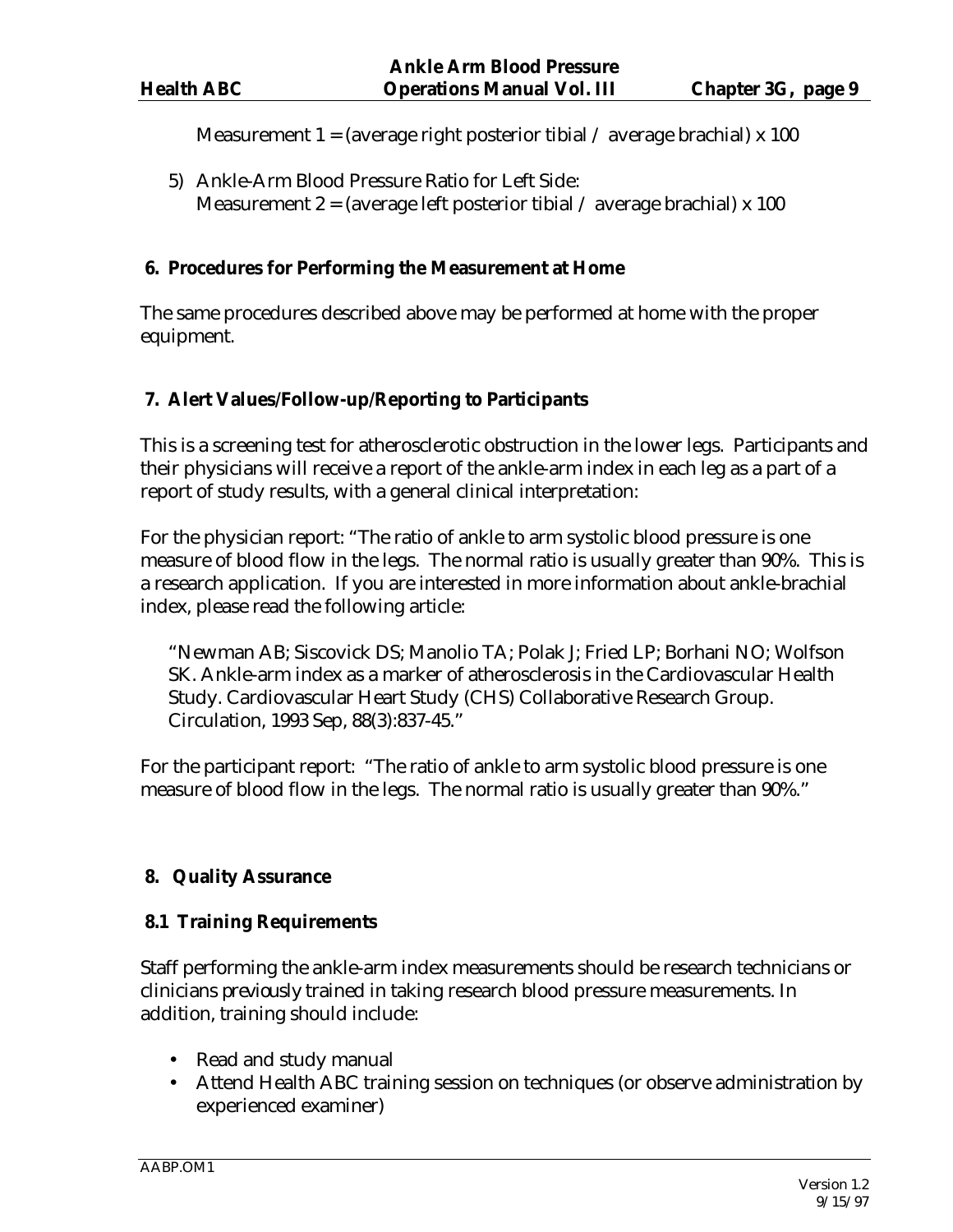- Practice on volunteers
- Compare measurements with those made by experienced colleagues (Goal: obtain measurements within  $\pm 2$  mm Hg of that observed by a trainer)
- Discuss problems and questions with local expert or QC officer

#### **8.2 Certification Requirements**

- Complete training requirements
- Recite exclusion criteria
- Conduct exam on two volunteers while being observed by QC officer listening with Doppler
- Performs exam according to protocol as demonstrated on completed QC checklist
- Three simultaneous readings of systolic measurements recorded by the staff member agree with those of the QC officer within  $\pm$  4 mm Hg, with the average of the three readings within  $\pm$  3 mm Hg.

#### **8.3 Quality Assurance Checklist**

#### **Right Arm Systolic BP Measurement**

- $\square$  Explains procedure
- Uses cuff size determined during blood pressure measurement, or, if blood pressure has not yet been taken, determines cuff size using directions in blood pressure chapter
- $\square$  Five minute rest period before measurement
- $\square$  Determines maximal inflation level
- $\Box$  Turns unit on
- $\Box$  Palpates brachial artery
- $\square$  Applies ultrasound jelly over brachial artery
- $\square$  Locates brachial artery using Doppler
- $\Box$  Measures the systolic blood pressure using the Doppler and standard manometer:
- $\square$  Inflates cuff quickly to maximal inflation level
- $\Box$  Deflates at 2 to 3 mmHg/second to 10 mmHg below the appearance of systolic pressure.
- $\Box$  Deflates cuff quickly and completely.

# **Ankle Systolic BP Measurement**

 $\Box$  Moves to the end of the table and places manometer between participant's ankles.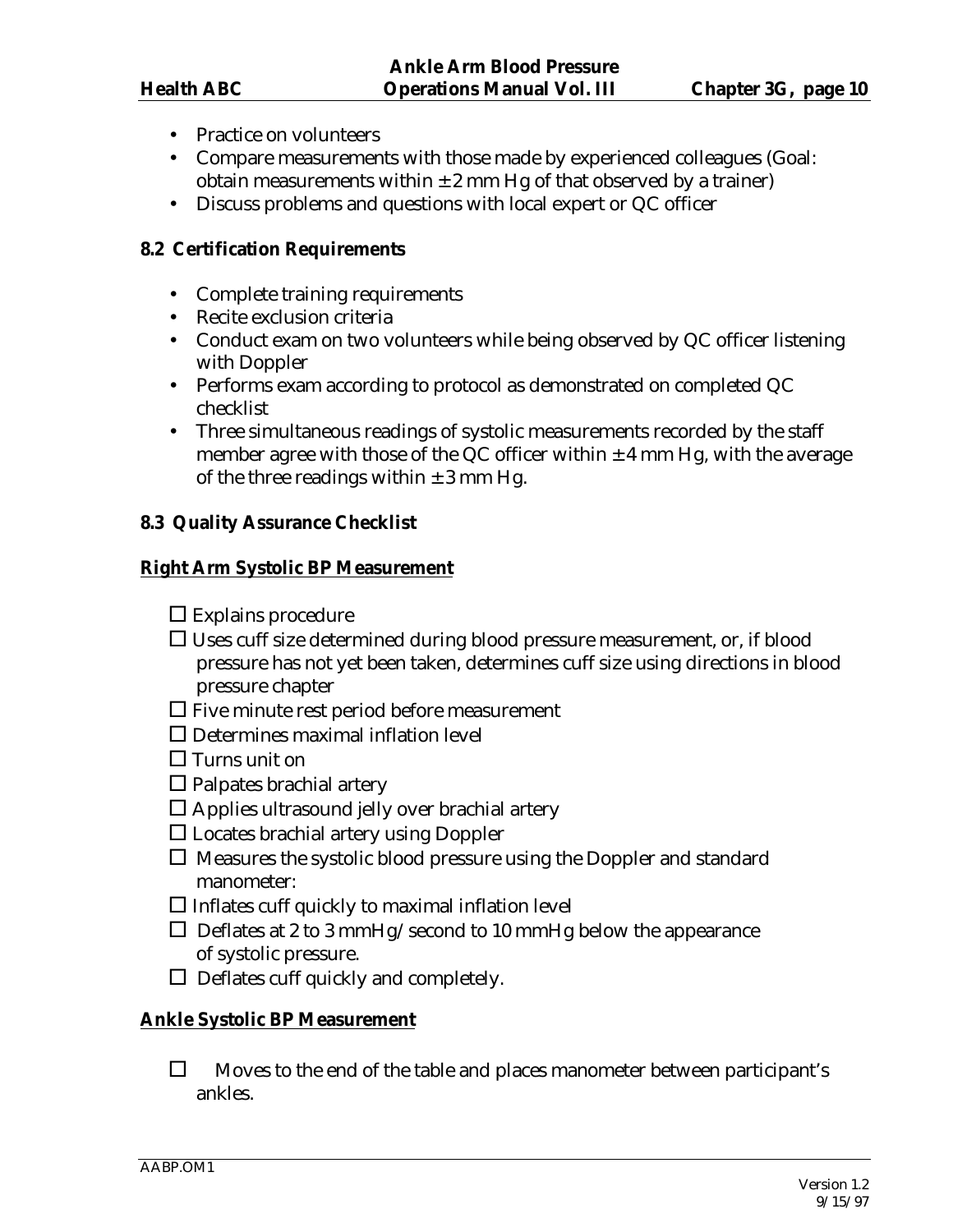# **Right Ankle:**

- $\Box$  Places blood pressure cuff (appropriate size) on right ankle.
- $\square$  Locates posterior tibial artery by palpation
- $\Box$  Applies ultrasound jelly over posterior tibial artery
- $\square$  Locates posterior artery using Doppler
- $\Box$  Measures the systolic blood pressure using the Doppler and standard manometer:
	- Inflates cuff quickly to maximal inflation level
	- Inflates further by 30 mmHg increments if sounds are still present.
	- Deflates at 2 to 3 mmHg/second to 10 mmHg below the appearance of systolic pressure.

Deflates cuff quickly and completely.

# **Left Ankle:**

- $\Box$  Places blood pressure cuff (standard size) on left ankle.
- $\square$  Locates posterior tibial artery by palpation
- $\Box$  Applies ultrasound jelly over posterior tibial artery
- $\Box$  Locates posterior artery using Doppler
- $\Box$  Measures the systolic blood pressure using the Doppler and standard manometer:

Inflates cuff quickly to maximal inflation level

Inflates further by 30 mmHg increments if sounds are still present.

 Deflates at 2 to 3 mmHg/second to 10 mmHg below the appearance of systolic pressure.

Deflates cuff quickly and completely.

# **Repeat of Ankle-Arm Measurements:**

 $\square$  Repeats sequence of measures in reverse order: Left ankle Right ankle Right arm

# **Completion:**

- $\Box$  Removes cuffs and conducting jelly
- $\square$  Turns Doppler unit off immediately
- $\square$  Reviews form for completeness
- $\Box$  Correctly completes form